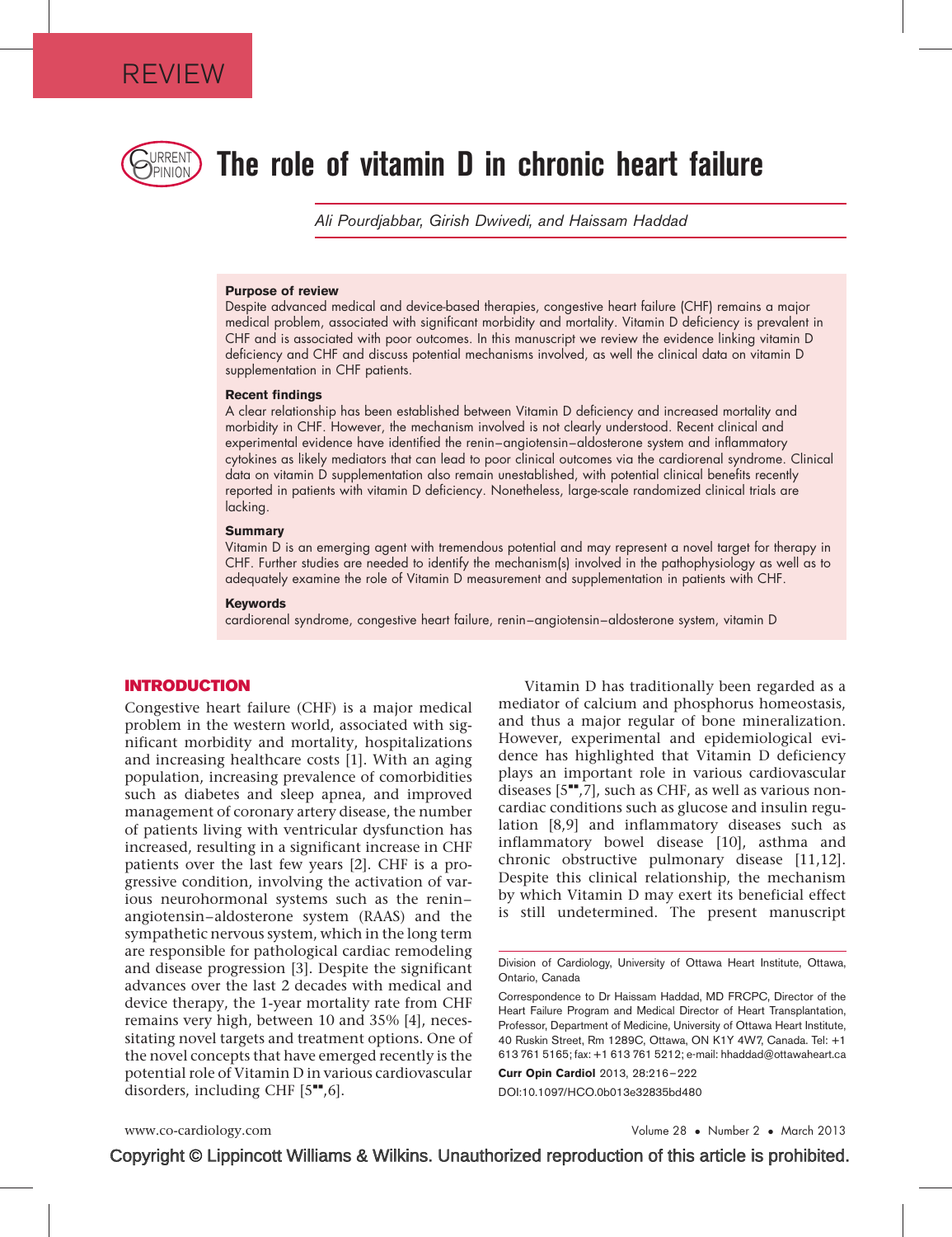# KEY POINTS

- Vitamin D deficiency is a poor prognostic marker in patients with CHF.
- Adverse clinical outcomes associated with vitamin D deficiency are likely multifactorial, involving the RAAS and various systemic inflammatory pathways.
- Vitamin D is an exciting and emerging agent, with tremendous potential; however, a tremendous amount of work is needed before we can fully elucidate its potential clinical benefit in patients with CHF.

reviews the evidence supporting the link between Vitamin D and CHF and discusses the potential mechanisms through which Vitamin D may exert its cardio-protective effects.

## VITAMIN D

Vitamin D is a collection of fat-soluble steroids, commonly referring to two different compounds,  $D_2$  and  $D_3$ , ergocalciferol and cholecalciferol, respectively. Plants and invertebrates manufacture Vitamin  $D_2$ , whereas mammals largely produce  $D_3$ . In humans, Vitamin D is obtained via endogenous production or from dietary intake, with the latter accounting for nearly 10–20% of our total supply [\[13\].](#page-5-0) Cholecalciferol is produced from its precursor 7-dehydrocholesterol, in the skin, after exposure to ultraviolet B spectrum of sunlight. In its original state, Vitamin  $D_3$  is inactive and requires two separate hydroxylation reactions to become biologically active. The first step occurs in the liver, yielding 25-hydroxyvitamin D, (25[OH] D); the second step occurs in the kidney, wherein the active form of vitamin D, calcitriol, 1,25-hydroxyvitamin D (1,25  $[OH<sub>2</sub>]$  D), is produced (Fig. 1). Calcitriol exerts its biological effects via the Vitamin D receptor (VDR), a member of the intracellular, steroid hormone receptor super family. Upon activation, VDR acts upon the nuclei of target cells and regulates gene transcription and protein synthesis [\[14\]](#page-5-0).

The major action of calcitriol is to maintain skeletal calcium balance via calcium absorption within the intestinal tract, promoting osteoclast production and function, and by regulating the secretion of parathyroid hormone, which is also an important regulator of calcium homeostasis. However, over the last several years, the biological influence of Vitamin D has been significantly expanded beyond just calcium regulation. VDR has been isolated from a number of different tissues not traditionally involved in calcium homeostasis, such as the myocardium [\[15,16\]](#page-5-0) and fibroblasts [\[15\]](#page-5-0).

## VITAMIN D AND CARDIOVASCULAR DISEASE

Vitamin D deficiency is a prevalent and preventable condition. It is estimated to affect over 1 billion individuals worldwide [\[13\].](#page-5-0) Table 1 represents the cut points for defining Vitamin D status [\[17\].](#page-5-0)

Early cross-sectional studies reported a significant inverse relationship between calcitriol levels and SBP [\[18,19\].](#page-5-0) Since then, low vitamin D levels have also been linked with increased coronary artery calcification [\[20,21\]](#page-5-0) and increased risk of myocardial infarction [\[22\]](#page-5-0). One of the earliest prospective studies to validate the relationship between Vitamin D deficiency and cardiovascular disease was by Wang et al. [\[23\],](#page-5-0) in which, after adjustments for conventional risk factors, Vitamin D deficiency was associated with a significant increase in incidence of cardiovascular disease. This relationship was confirmed by a larger subsequent prospective study that showed an increased risk of myocardial infarction with Vitamin D deficiency [\[24\].](#page-5-0)

Experimental studies have also been helpful in strengthening this relationship. VDR has been isolated in both animal [\[15\]](#page-5-0) and human heart tissue [\[16\],](#page-5-0) whereas experimental animals with nonfunctional VDR and/or defects in the enzymatic pathway for the production of vitamin D develop hypertension and pathological remodeling and fibrosis, as evident in humans with CHF [\[25,26\].](#page-5-0) Together, the clinical and laboratory evidence available clearly indicates the regulatory role of the Vitamin D signaling system within the cardiovascular system and, more importantly, highlights the link between vitamin D deficiency and increased cardiac disorder.

## VITAMIN D AND CHRONIC HEART FAILURE

CHF is associated with a high prevalence of vitamin D deficiency, while low circulating levels of vitamin D have been associated with poor clinical events in a wide range of patient populations.

## Vitamin D deficiency in congestive heart failure

One of the earliest reports was by Brunvand et al. [\[27\],](#page-5-0) who reported a case of an infant with severe vitamin D deficiency, hypocalcemia and severe myocardial dysfunction and CHF. Since then, numerous reports have highlighted the relationship between Vitamin D deficiency and CHF [\[28,29\]](#page-5-0). Shane et al. [\[28\]](#page-5-0) demonstrated a high prevalence of Vitamin D deficiency in patients with CHF, as well as inverse correlation between serum levels of vitamin D and worsening left ventricular function and disease severity. Zittermann et al. [\[29\]](#page-5-0) demonstrated lower circulating levels of 25(OH)D and

0268-4705 © 2013 Wolters Kluwer Health | Lippincott Williams & Wilkins www.co-cardiology.com 217

Copyright © Lippincott Williams & Wilkins. Unauthorized reproduction of this article is prohibited.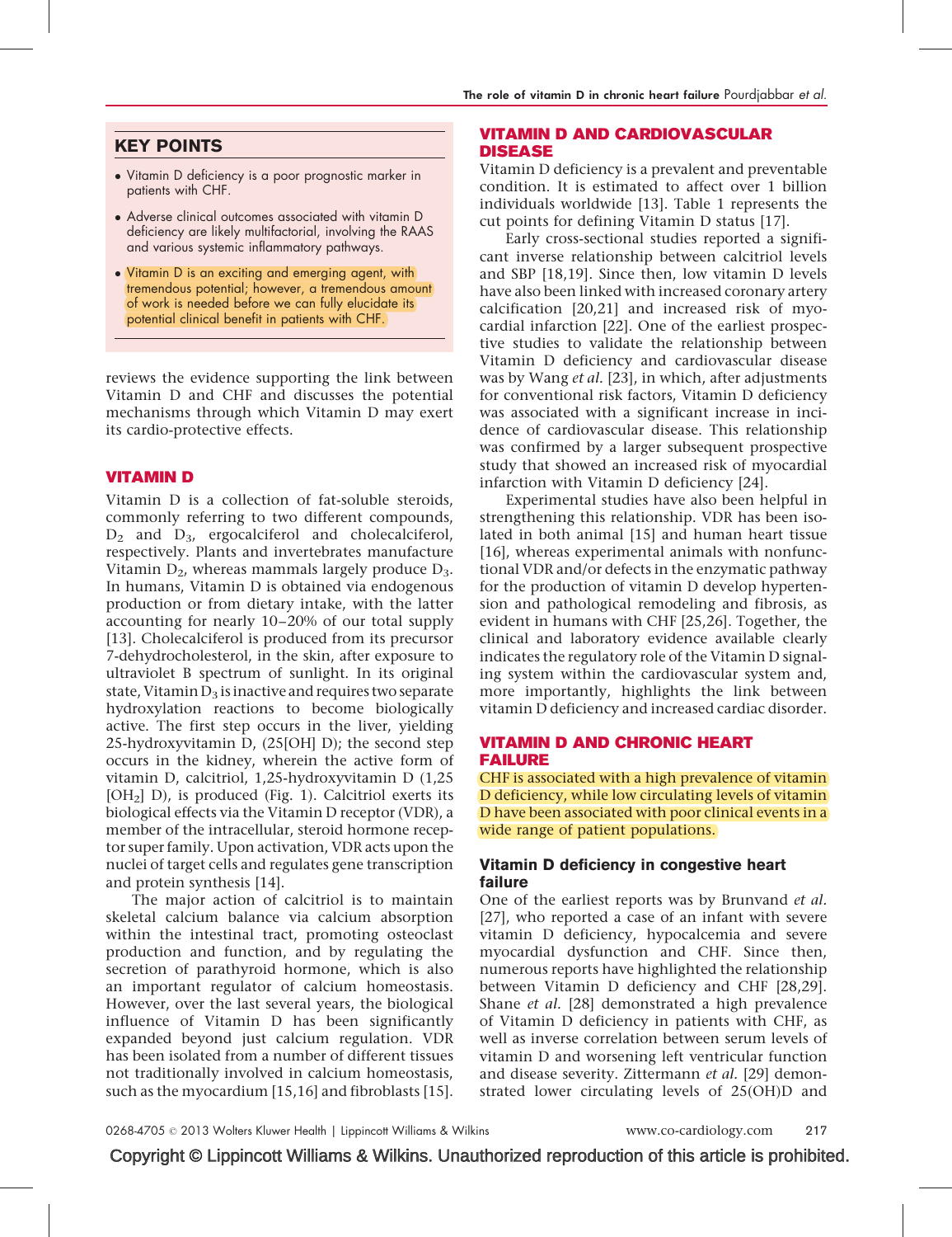

FIGURE 1. The process of vitamin D production in the body and the activation of the vitamin D receptor. UVB, ultra-violet B; VDR, vitamin D receptor.

calcitriol in patients with mild CHF [at least New York Heart Association (NYHA) 2] when compared with controls. Moreover, this relationship was present even in younger patients (<50 years), suggesting that the relationship between CHF and vitamin D deficiency is independent of age. An inverse relationship between low levels of 25(OH)D and N-terminal proatrial natriuretic peptide (NT-proANP) levels was also noted. Later on, in a 2008 cross-sectional prospective study, Zittermann et al. [\[30\]](#page-5-0) demonstrated a higher prevalence of vitamin D deficiency in patients on the urgent cardiac transplant list as compared with those on the elective list. Lower circulating vitamin D levels were associated with higher adverse events, defined as death or transplantation.

| Table 1. Stages of vitamin D status according to<br>circulating 25 hydroxy-vitamin D concentrations [17] |                          |
|----------------------------------------------------------------------------------------------------------|--------------------------|
| Serum 25 (OH) vitamin D (nmol/l)                                                                         | Vitamin D status         |
| $0 - 25$                                                                                                 | Deficiency               |
| $>25-50$                                                                                                 | Insufficiency            |
| $>50-70$                                                                                                 | <b>Hypovitaminosis D</b> |
| $>70-250$                                                                                                | Adequacy                 |
| >2.5                                                                                                     | <b>Toxicity</b>          |

Within the last year, there have been two large studies that have further strengthened the relationship between vitamin D deficiency and CHF. First, Liu et al.  $[31$ <sup> $\blacksquare$ </sup> reported that, among 548 patients, lower 25(OH)D levels were associated with higher levels of brain natriuretic peptide (BNP) and higher plasma renin activity, as well as increased CHF hospitalization and overall higher incidence of allcause mortality. A low 25(OH)D was identified as an independent risk factor for CHF hospitalization and mortality. Gotsman et al. [\[32](#page-5-0)<sup>th</sup>[\]](#page-5-0) reported a high prevalence of 25(OH)D deficiency in CHF patients as compared with controls. The authors reported that fewer than 9% of patients with CHF had optimal levels of 25(OH)D, highlighting the significant burden of vitamin D deficiency within a country with plenty of sun exposure, such as Israel. Taken together, these studies clearly demonstrate that there is high prevalence of vitamin D deficiency in CHF patients and that vitamin D deficiency is associated with more severe disease and higher rates of adverse outcomes.

## Vitamin D supplementation in congestive heart failure

The potential benefit of Vitamin D supplementation in patients with CHF has been an area of significant research interest, but thus, far the emerging data

Adapted from [\[17\]](#page-5-0).

218 www.co-cardiology.com **28 a March 2013** Volume 28 • Number 2 • March 2013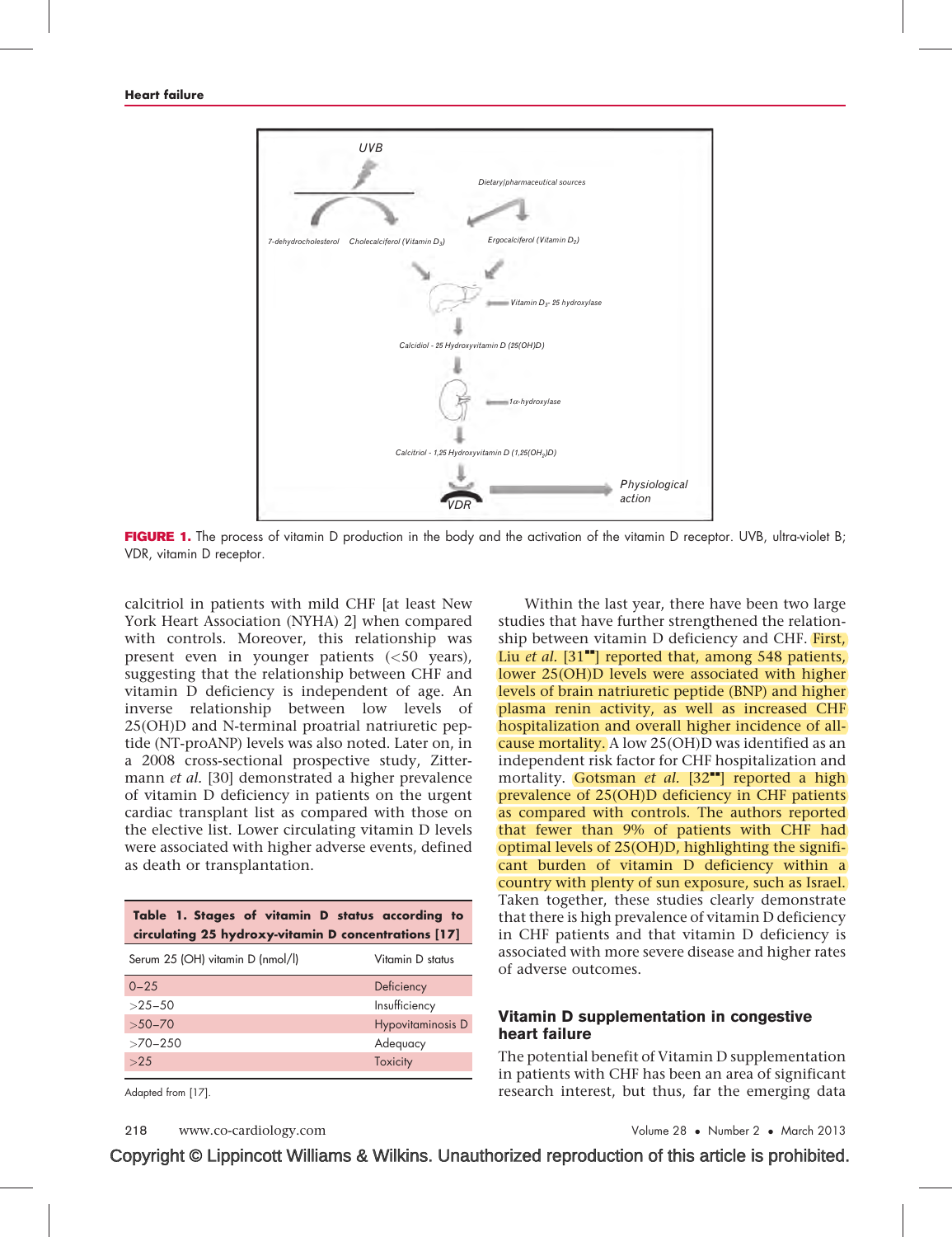from mostly small studies have been incongruent. Animal models of CHF treated with calcitriol have reported a reduction in heart weights and better overall cardiac function after 13 weeks of treatment [\[33,34\]](#page-6-0). Schleithoff *et al.* [\[35\]](#page-6-0) were the first to look at the potential benefits of Vitamin D supplementation in ambulatory patients with NYHA class II or higher symptoms. Nine months of cholecalciferol therapy improved the inflammatory status by decreasing tumor necrosis factor  $\alpha$  (TNF $\alpha$ ) and increasing interleukin 10 (IL-10), although this difference did not result in improved ventricular function or survival benefit. Witham et al. also failed to demonstrate a benefit with vitamin D supplementation in elderly patients with systolic heart failure, although the treatment was associated with a significant reduction in BNP levels at 10 weeks [\[36\].](#page-6-0) One of the limitations of this study may have been the dosing of ergocalciferol. The drug was administered twice, 100 000 IU, once at baseline and again at 10 weeks for a total dose of 200 000 IU, resulting in a near 200% increase in circulating levels of 25(OH)D, with an average value of 40 nmol/l, which was still in the deficient range and may explain the lack of clinical benefit within the treatment arm. More recently, in pediatric CHF patients  $(\sim 60\%$  dilated cardiomyopathy), daily vitamin D supplementation with  $25 \mu g$  of cholecalciferol (1000 IU) resulted in significant improvement in left ventricular end diastolic and systolic diameters, left ventricular ejection fraction and myocardial performance index, together with reduction in inflammatory cytokines [\[37\].](#page-6-0) Gotsman *et al.*  $[32$ <sup> $\text{--}$ </sup> confirmed that vitamin D supplementation (between 800 and 1000 IU per day) in patients with CHF and low 25(OH)D levels was associated with a significant reduction in mortality, independent of the baseline 25(OH)D levels. These studies highlight a possible benefit for vitamin D supplementation in patients with CHF. More large-scale randomized, multicenter clinical trials are needed before routine vitamin D supplementation can be recommended as part of clinical care of CHF patients.

# Pathophysiology of Vitamin D deficiency in congestive heart failure

Despite the emerging evidence demonstrating the relationship between Vitamin D and CHF, the exact mechanism by which vitamin D deficiency leads to poor clinical outcome has not been clearly established. One of the potential mechanisms is via the cardiorenal syndrome (CRS) and worsening renal function. The cardiovascular and renal systems are interrelated, and as such the impairment of one

system can induce pathological processes within the other, which in turn accelerates the progressive failure of both. This interrelationship serves as the pathophysiological basis of the clinical entity called the CRS [\[38](#page-6-0)"[\].](#page-6-0) The progression of CRS involves neurohormonal overactivation, specifically the RAAS and the sympathetic nervous system, as well as systemic inflammation, which over time can disturb electrolyte and fluid regulation, cause endothelial dysfunction, and cause both left ventricular remodeling and fibrosis along with renal fibrosis and failure [\[39,40\].](#page-6-0) These changes set up a vicious cycle wherein, in response to further deterioration of cardiovascular and renal systems, more neurohormonal activation and inflammatory cytokines are released, resulting in further systemic dysfunction until organ failure occurs (Fig. 2).

There is emerging evidence suggesting that Vitamin D can be an important regulator of the progression of CRS. First, within the chronic kidney disease (CKD) population, similarly to that of CHF patients, the prevalence of vitamin D deficiency is high, and, similarly to those patients with CHF, it is also associated with increased cardiovascular events [\[41\].](#page-6-0) The dysregulation of Vitamin D metabolism, due to reduced  $1\alpha$  hydroxylase activity and the depletion of vitamin D binding proteins secondary to proteinuria, are responsible for vitamin D deficiency in CKD patients [\[42\],](#page-6-0) and, given the high prevalence of CKD within CHF patients, these changes can also be prevalent in the latter group. The close relationship between CHF and CKD, and the high prevalence of vitamin D deficiency in both conditions, highlight the potential importance of vitamin D in the pathophysiology of CRS. The 'VI-TAL Study' has, thus far, provided some indirect evidence linking CRS with Vitamin D. In this study, the VDR agonist paricalcitol significantly reduced proteinuria (surrogate for adverse cardiac events [\[43\]](#page-6-0) and hospitalization [\[44\]\)](#page-6-0) in patients with diabetic nephropathy [\[45\]](#page-6-0).

Other evidence supporting a role of Vitamin D in the pathogenesis of CRS is reported involvement of the RAAS and inflammatory cytokines, both of which are regulated by the Vitamin D system, in the progression of CRS. The RAAS has been well described as being involved in the pathophysiology of CHF and various forms of renal disorders, and the blockade of this system serves as the corner stone of medical management of CHF and various forms of CKD such as proteinuria [\[46,47\].](#page-6-0) The association between vitamin D and the activated RAAS was suggested from observations in VDR knockout mice, wherein renin mRNA and protein and circulating angiotensin II levels were elevated, compared with wild-type mice [\[48\].](#page-6-0) These changes were

Copyright © Lippincott Williams & Wilkins. Unauthorized reproduction of this article is prohibited.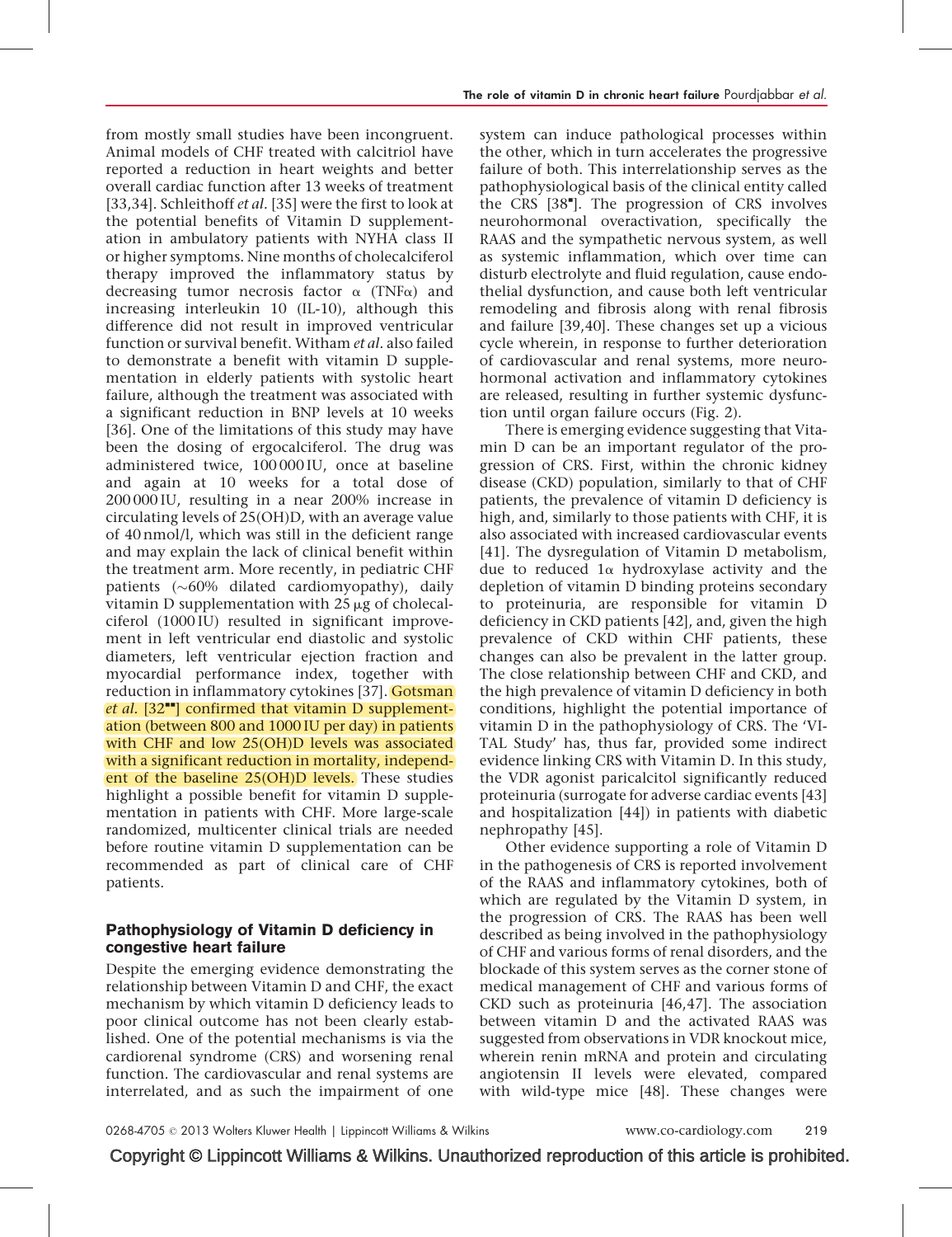

FIGURE 2. The proposed pathway through which vitamin D deficiency could result in more severe left ventricular dysfunction and poor clinical outcome in patients with congestive heart failure. ADH, antidiuretic hormone; CHF, congestive heart failure; ECV, extra-cellular volume; IL, interleukin; LV, left ventricle; Na, sodium; RAAS, renin–angiotensin–aldosterone system; TNF, tumor necrosis factor.

counterbalanced with the addition of an angiotensin converting enzyme inhibitor, captopril, or an angiotensin II receptor blocker, losartan [\[49\]](#page-6-0). Overactivation of the RAAS has also been reported in CHF patients with Vitamin D deficiency  $[31$ <sup>-</sup>[\]](#page-5-0) as well as those without [\[50–53\].](#page-6-0)

Vitamin D deficiency has also been linked to increased production and release of inflammatory cytokines, which can have a direct negative effect on the myocardium or indirectly affect other vital organs. Directly they can cause myocardial apoptosis, hypertrophy, fibrosis, left ventricular remodeling, negative ionotropic effects [\[54–56\]](#page-6-0), as well as increased renal fibrosis and renal failure [\[57,58\].](#page-6-0) In-vitro studies suggest that Vitamin D suppresses proinflammatory cytokines such as  $TNF\alpha$  and IL-6, while upregulating antiinflammatory cytokines such as IL-10 [\[59\].](#page-6-0) Animal studies using VDR knockout mice have also demonstrated that lack of Vitamin D signaling is associated with increased myocardial matrix metalloproteinases (MMP)

expression and activity that results in tissue remodeling, increased collagen deposition and fibrosis [\[60,61\]](#page-6-0). TNF $\alpha$  is an important regulator of MMP activity and the blockade of its downstream effects has been associated with improved cardiac and renal outcomes [\[62,63\]](#page-6-0). In animal models of pressure overload induced heart failure, the VDR agonist paricalcitol has been shown to significantly reduce myocardial fibrosis, which was associated with preserved cardiac performance [\[64\]](#page-6-0). Increased myocardial fibrosis and remodeling/hypertrophy can serve as a substrate for increased risk of ventricular arrhythmias, which can in part be responsible for the reported increased risk of sudden cardiac death associated with Vitamin D deficiency [\[65–67\]](#page-6-0). Thus, worsening clinical outcomes in CHF patients with vitamin D deficiency can be in part related to a proinflammatory state, which can either directly affect cardiac function or indirectly affect other organ systems, and thus result in overall poor clinical course.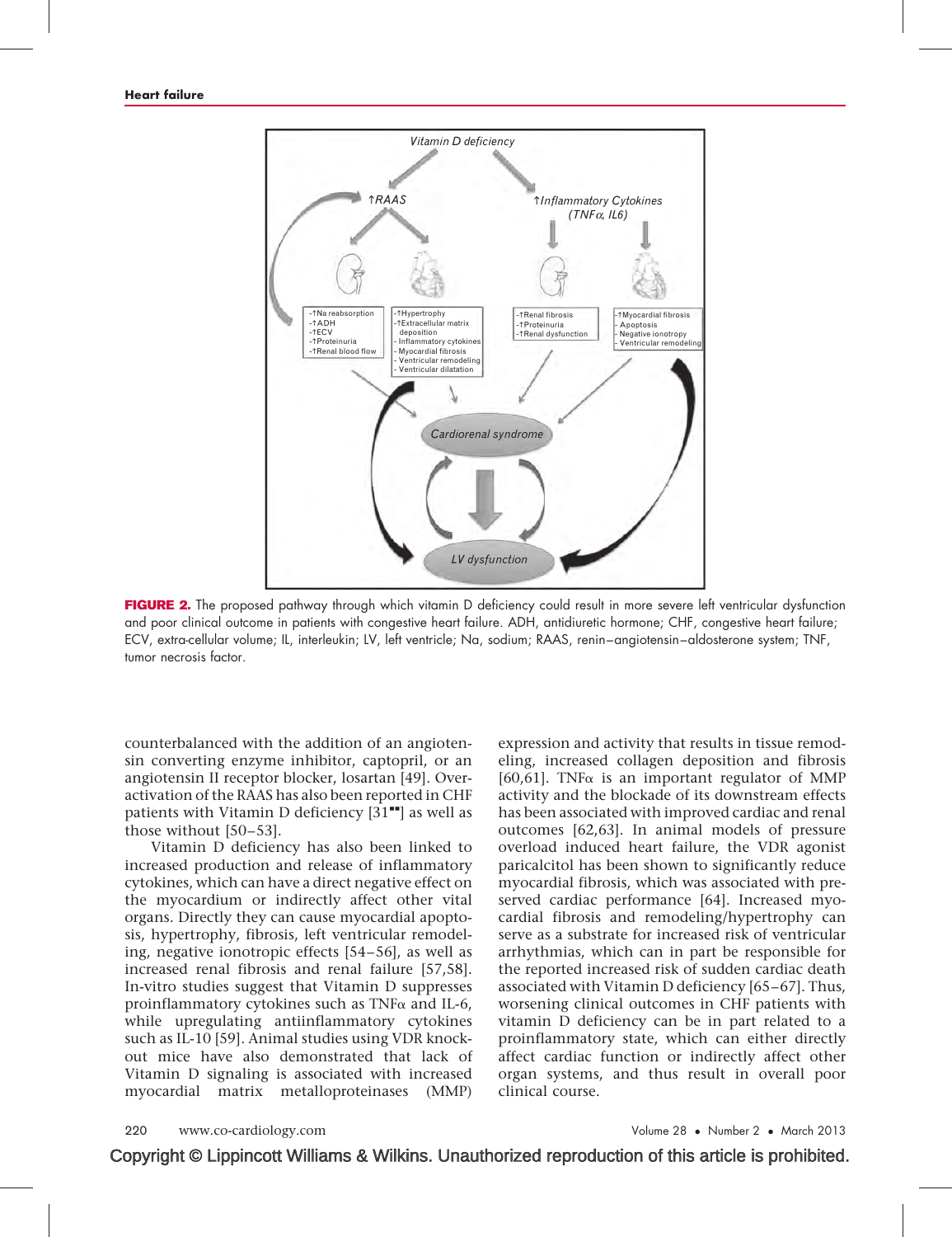<span id="page-5-0"></span>Research over the last few years has greatly advanced our understanding of the cardiovascular effects of vitamin D. The evidence for the cardioprotective and renoprotective effects of Vitamin D is actively increasing; however, the mechanism through which this protective effect is carried out is not fully established. The current emerging evidence suggests that the mechanism of action is likely multifactorial, involving neurohormonal systems like the RAAS, as well as inflammatory cytokines such as  $TNF\alpha$ and ILs, which together can lead to poor clinical outcomes by directly exerting a negative effect on the heart as well as indirectly by acting on other organ systems such as the kidneys via CRS. A thorough understanding of this mechanism will allow the development of therapeutic strategies and novel agents and/or newer vitamin D analog drugs for management of these conditions. In addition to identifying the mechanism involved, the potential clinical benefits of vitamin D supplementation in patients with cardiac and renal disease have also not been adequately addressed. Small, nonrandomized clinical studies to date have been inconsistent with respect to clinical benefits, and as such large randomized clinical trials will be essential to answer this question. Despite the pharmaceutical arsenal and devices currently available in the management of CHF, its prevalence continues to grow, it is still associated with significant morbidity and mortality, and it is still associated with a significant financial burden. Vitamin D is an exciting and emerging agent with tremendous potential and may represent a novel target for therapy in CHF.

#### Acknowledgements

None.

#### Conflicts of interest

There are no conflicts of interest.

### REFERENCES AND RECOMMENDED READING

Papers of particular interest, published within the annual period of review, have been highlighted as:

- of special interest
- $\Box$  of outstanding interest

Additional references related to this topic can also be found in the Current World Literature section in this issue (p. 266).

- 1. Dickstein K, Cohen-Solal A, Filippatos G, et al. ESC guidelines for the diagnosis and treatment of acute and chronic heart failure 2008: the Task Force for the diagnosis and treatment of acute and chronic heart failure 2008 of the European Society of Cardiology. Developed in collaboration with the Heart Failure Association of the ESC (HFA) and endorsed by the European Society of Intensive Care Medicine (ESICM). Eur J Heart Fail 2008; 10:933– 989.
- 2. Roger VL, Go AS, Lloyd-Jones DM, et al. Heart disease and stroke statistics: 2012 update – a report from the American Heart Association. Circulation 2012; 125:e2–e220.
- 3. Gheorghiade M, De Luca L, Bonow RO. Neurohormonal inhibition in heart failure: insights from recent clinical trials. Am J Cardiol 2005; 96:3L–9L.
- 4. Rouleau JL. New and emerging drugs and device therapies for chronic heart failure in patients with systolic ventricular dysfunction. Can J Cardiol 2011; 27:296–301.
- 5. Lavie CJ, Lee JH, Milani RV. Vitamin D and cardiovascular disease will it live up ■■ to its hype? J Am Coll Cardiol 2011; 58:1547-1556.

An excellent review of the current evidence linking Vitamin D and various cardiovascular diseases.

- 6. Kestenbaum B, Katz R, de Boer I, et al. Vitamin D, parathyroid hormone, and cardiovascular events among older adults. J Am Coll Cardiol 2011; 58:1433–1441.
- 7. Kim DH, Sabour S, Sagar UN, et al. Prevalence of hypovitaminosis D in cardiovascular diseases (from the National Health and Nutrition Examination Survey 2001 to 2004). Am J Cardiol 2008; 102:1540–1544.
- 8. Stivelman E, Retnakaran R. Role of vitamin D in the pathophysiology and treatment of type 2 diabetes. Curr Diabetes Rev 2012; 8:42–47.
- 9. Thomas GN, Scragg R, Jiang CO, et al. Hyperglycaemia and vitamin D: a systematic overview. Curr Diabetes Rev 2012; 8:18–31.
- 10. Cross HS, Nittke T, Kallay E. Colonic vitamin D metabolism: implications for the pathogenesis of inflammatory bowel disease and colorectal cancer. Mol Cell Endocrinol 2011; 347:70–79.
- 11. Finklea JD, Grossmann RE, Tangpricha V. Vitamin D and chronic lung disease: a review of molecular mechanisms and clinical studies. Adv Nutr 2011; 2:244–253.
- 12. Pfeffer PE, Hawrylowicz CM. Vitamin D and lung disease. Thorax 2012; 67:1018–1020.
- 13. Holick MF. Vitamin D deficiency. N Engl J Med 2007; 357:266–281.
- 14. Wang Y, Zhu J, DeLuca HF. Where is the vitamin D receptor? Arch Biochem Biophys 2012; 523:123–133.
- 15. Simpson RU, Thomas GA, Arnold AJ. Identification of 1,25-dihydroxyvitamin D3 receptors and activities in muscle. J Biol Chem 1985; 260:8882–8891.
- 16. O'Connell TD, Simpson RU. Immunochemical identification of the 1,25 dihydroxyvitamin D3 receptor protein in human heart. Cell Biol Int 1996; 20:621–624.
- 17. Zittermann A, Schleithoff SS, Koerfer R. Putting cardiovascular disease and vitamin D insufficiency into perspective. Br J Nutr 2005; 94:483–492.
- 18. Kristal-Boneh E, Froom P, Harari G, Ribak J. Association of calcitriol and blood pressure in normotensive men. Hypertension 1997; 30:1289–1294.
- 19. Lind L, Hanni A, Lithell H, et al. Vitamin D is related to blood pressure and other cardiovascular risk factors in middle-aged men. Am J Hypertens 1995; 8:894–901.
- 20. de Boer IH, Kestenbaum B, Shoben AB, et al. 25-hydroxyvitamin D levels inversely associate with risk for developing coronary artery calcification. J Am Soc Nephrol 2009; 20:1805–1812.
- 21. Akin F, Ayca B, Kose N, et al. Serum vitamin D levels are independently associated with severity of coronary artery disease. J Investig Med 2012; 60:869–873.
- 22. Scragg R, Jackson R, Holdaway IM, et al. Myocardial infarction is inversely associated with plasma 25-hydroxyvitamin D3 levels: a community-based study. Int J Epidemiol 1990; 19:559–563.
- 23. Wang TJ, Pencina MJ, Booth SL, et al. Vitamin D deficiency and risk of cardiovascular disease. Circulation 2008; 117:503–511.
- 24. Giovannucci E, Liu Y, Hollis BW, Rimm EB. 25-hydroxyvitamin D and risk of myocardial infarction in men: a prospective study. Arch Intern Med 2008; 168:1174–1180.
- 25. Rahman A, Hershey S, Ahmed S, et al. Heart extracellular matrix gene expression profile in the vitamin D receptor knockout mice. J Steroid Biochem Mol Biol 2007; 103:416–419.
- 26. Chen S, Glenn DJ, Ni W, et al. Expression of the vitamin d receptor is increased in the hypertrophic heart. Hypertension 2008; 52:1106–1112.
- 27. Brunvand L, Haga P, Tangsrud SE, Haug E. Congestive heart failure caused by vitamin D deficiency? Acta Paediatr 1995; 84:106–108.
- 28. Shane E, Mancini D, Aaronson K, et al. Bone mass, vitamin D deficiency, and hyperparathyroidism in congestive heart failure. Am J Med 1997; 103:197– 207.
- 29. Zittermann A, Schleithoff SS, Tenderich G, et al. Low vitamin D status: a contributing factor in the pathogenesis of congestive heart failure? J Am Coll Cardiol 2003; 41:105–112.
- 30. Zittermann A, Schleithoff SS, Gotting C, et al. Poor outcome in end-stage heart failure patients with low circulating calcitriol levels. Eur J Heart Fail 2008; 10:321–327.
- 31. Liu LC, Voors AA, van Veldhuisen DJ, et al. Vitamin D status and outcomes in **BE** heart failure patients. Eur J Heart Fail 2011; 13:619-625.

One of two large studies in the field demonstrating that in patients with CHF vitamin D deficiency was associated with increased mortality and CHF hospitalization.

32. Gotsman I, Shauer A, Zwas DR, et al. Vitamin D deficiency is a predictor of && reduced survival in patients with heart failure; vitamin D supplementation improves outcome. Eur J Heart Fail 2012; 14:357–366.

The second of two recent large studies demonstrating high prevalence of Vitamin D deficiency in a Mediterranean region. In addition to showing poor outcomes in CHF patients with vitamin D deficiency, this study also showed improved clinical outcome with vitamin D supplementation.

0268-4705 © 2013 Wolters Kluwer Health | Lippincott Williams & Wilkins www.co-cardiology.com 221

# Copyright © Lippincott Williams & Wilkins. Unauthorized reproduction of this article is prohibited.